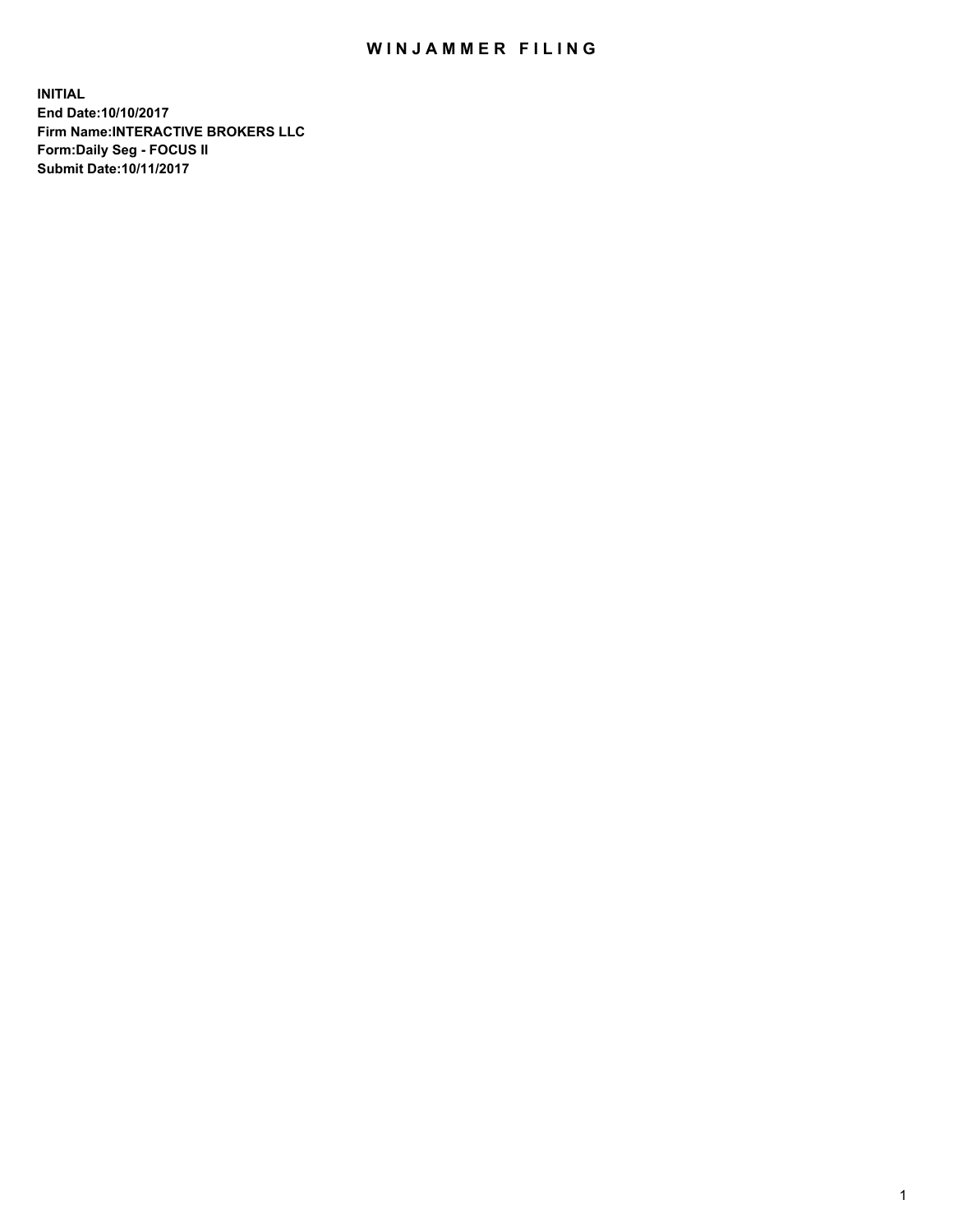## **INITIAL End Date:10/10/2017 Firm Name:INTERACTIVE BROKERS LLC Form:Daily Seg - FOCUS II Submit Date:10/11/2017 Daily Segregation - Cover Page**

| Name of Company<br><b>Contact Name</b><br><b>Contact Phone Number</b><br><b>Contact Email Address</b>                                                                                                                                                                                                                          | <b>INTERACTIVE BROKERS LLC</b><br><b>James Menicucci</b><br>203-618-8085<br>jmenicucci@interactivebrokers.c<br>om |
|--------------------------------------------------------------------------------------------------------------------------------------------------------------------------------------------------------------------------------------------------------------------------------------------------------------------------------|-------------------------------------------------------------------------------------------------------------------|
| FCM's Customer Segregated Funds Residual Interest Target (choose one):<br>a. Minimum dollar amount: ; or<br>b. Minimum percentage of customer segregated funds required:%; or<br>c. Dollar amount range between: and; or<br>d. Percentage range of customer segregated funds required between:% and%.                          | $\overline{\mathbf{0}}$<br>0<br>155,000,000 245,000,000<br>0 <sub>0</sub>                                         |
| FCM's Customer Secured Amount Funds Residual Interest Target (choose one):<br>a. Minimum dollar amount: ; or<br>b. Minimum percentage of customer secured funds required:%; or<br>c. Dollar amount range between: and; or<br>d. Percentage range of customer secured funds required between: % and %.                          | $\overline{\mathbf{0}}$<br>0<br>80,000,000 120,000,000<br>0 <sub>0</sub>                                          |
| FCM's Cleared Swaps Customer Collateral Residual Interest Target (choose one):<br>a. Minimum dollar amount: ; or<br>b. Minimum percentage of cleared swaps customer collateral required:% ; or<br>c. Dollar amount range between: and; or<br>d. Percentage range of cleared swaps customer collateral required between:% and%. | $\overline{\mathbf{0}}$<br>$\overline{\mathbf{0}}$<br>0 <sub>0</sub><br><u>00</u>                                 |

Attach supporting documents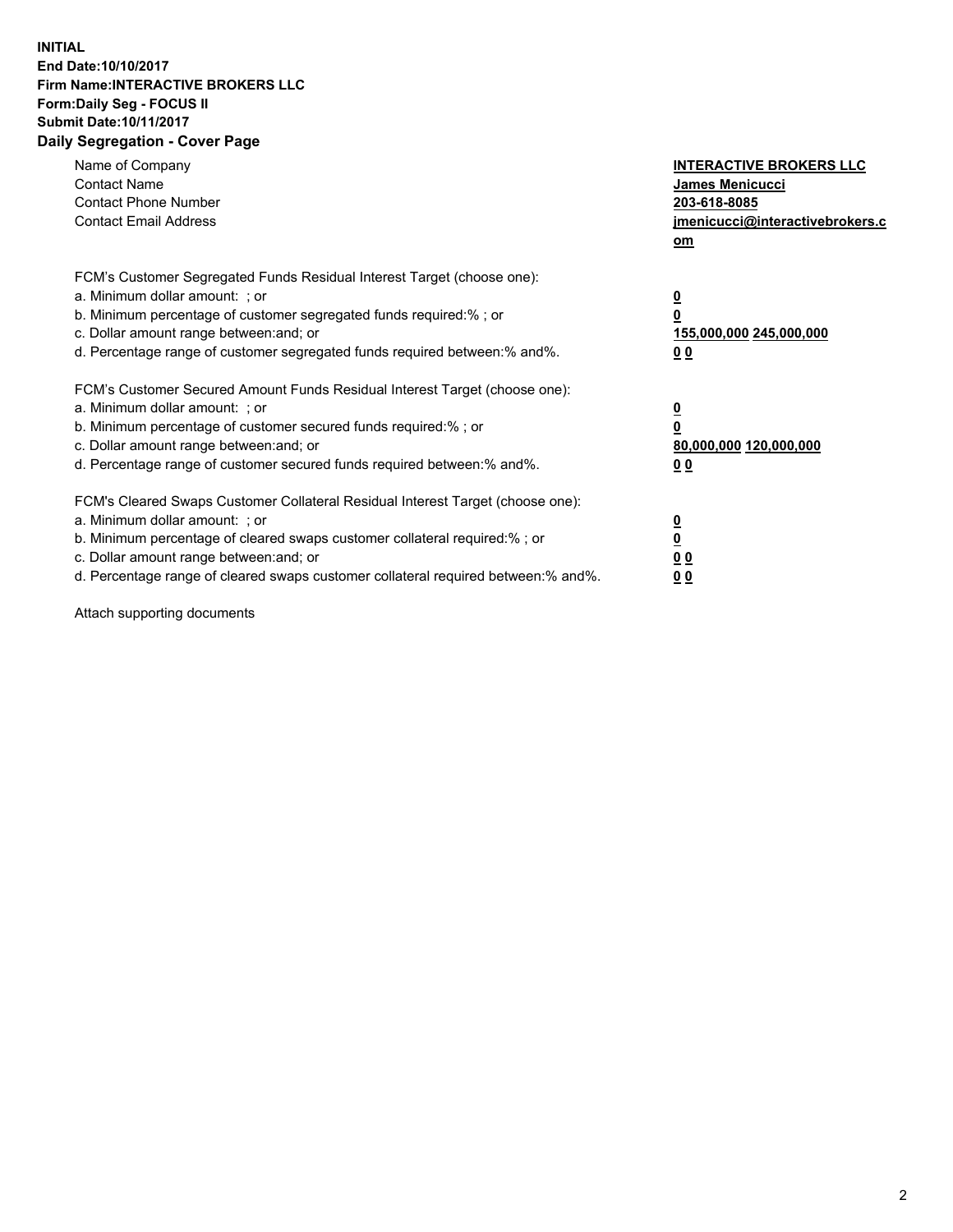## **INITIAL End Date:10/10/2017 Firm Name:INTERACTIVE BROKERS LLC Form:Daily Seg - FOCUS II Submit Date:10/11/2017 Daily Segregation - Secured Amounts**

| Daily Jegregation - Jeculed Aniounts                                                        |                                   |
|---------------------------------------------------------------------------------------------|-----------------------------------|
| Foreign Futures and Foreign Options Secured Amounts                                         |                                   |
| Amount required to be set aside pursuant to law, rule or regulation of a foreign            | $0$ [7305]                        |
| government or a rule of a self-regulatory organization authorized thereunder                |                                   |
| Net ledger balance - Foreign Futures and Foreign Option Trading - All Customers             |                                   |
| A. Cash                                                                                     | 397,654,622 [7315]                |
| B. Securities (at market)                                                                   | $0$ [7317]                        |
| Net unrealized profit (loss) in open futures contracts traded on a foreign board of trade   | 12,062,326 [7325]                 |
| Exchange traded options                                                                     |                                   |
| a. Market value of open option contracts purchased on a foreign board of trade              | 110,173 [7335]                    |
| b. Market value of open contracts granted (sold) on a foreign board of trade                | -191,339 [7337]                   |
| Net equity (deficit) (add lines 1.2. and 3.)                                                | 409,635,782 [7345]                |
| Account liquidating to a deficit and account with a debit balances - gross amount           | 2,781 [7351]                      |
| Less: amount offset by customer owned securities                                            | 0 [7352] 2,781 [7354]             |
| Amount required to be set aside as the secured amount - Net Liquidating Equity              | 409,638,563 [7355]                |
| Method (add lines 4 and 5)                                                                  |                                   |
| Greater of amount required to be set aside pursuant to foreign jurisdiction (above) or line | 409,638,563 [7360]                |
| 6.                                                                                          |                                   |
| FUNDS DEPOSITED IN SEPARATE REGULATION 30.7 ACCOUNTS                                        |                                   |
| Cash in banks                                                                               |                                   |
| A. Banks located in the United States                                                       | 100,638,224 [7500]                |
| B. Other banks qualified under Regulation 30.7                                              | 0 [7520] 100,638,224 [7530]       |
| Securities                                                                                  |                                   |
| A. In safekeeping with banks located in the United States                                   | 343,630,620 [7540]                |
| B. In safekeeping with other banks qualified under Regulation 30.7                          | 0 [7560] 343,630,620 [7570]       |
| Equities with registered futures commission merchants                                       |                                   |
| A. Cash                                                                                     | $0$ [7580]                        |
| <b>B.</b> Securities                                                                        | $0$ [7590]                        |
| C. Unrealized gain (loss) on open futures contracts                                         | $0$ [7600]                        |
| D. Value of long option contracts                                                           | $0$ [7610]                        |
| E. Value of short option contracts                                                          | 0 [7615] 0 [7620]                 |
| Amounts held by clearing organizations of foreign boards of trade                           |                                   |
| A. Cash                                                                                     | $0$ [7640]                        |
| <b>B.</b> Securities                                                                        | $0$ [7650]                        |
| C. Amount due to (from) clearing organization - daily variation                             | $0$ [7660]                        |
| D. Value of long option contracts                                                           | $0$ [7670]                        |
| E. Value of short option contracts                                                          | 0 [7675] 0 [7680]                 |
| Amounts held by members of foreign boards of trade                                          |                                   |
| A. Cash                                                                                     | 79,138,564 [7700]                 |
| <b>B.</b> Securities                                                                        | $0$ [7710]                        |
| C. Unrealized gain (loss) on open futures contracts                                         | 8,491,108 [7720]                  |
| D. Value of long option contracts                                                           | 110,173 [7730]                    |
| E. Value of short option contracts                                                          | -191,339 [7735] 87,548,506 [7740] |
| Amounts with other depositories designated by a foreign board of trade                      | $0$ [7760]                        |
| Segregated funds on hand                                                                    | $0$ [7765]                        |
| Total funds in separate section 30.7 accounts                                               | 531,817,350 [7770]                |
| Excess (deficiency) Set Aside for Secured Amount (subtract line 7 Secured Statement         | 122,178,787 [7380]                |
| Page 1 from Line 8)                                                                         |                                   |
| Management Target Amount for Excess funds in separate section 30.7 accounts                 | 80,000,000 [7780]                 |
| Excess (deficiency) funds in separate 30.7 accounts over (under) Management Target          | 42,178,787 [7785]                 |
|                                                                                             |                                   |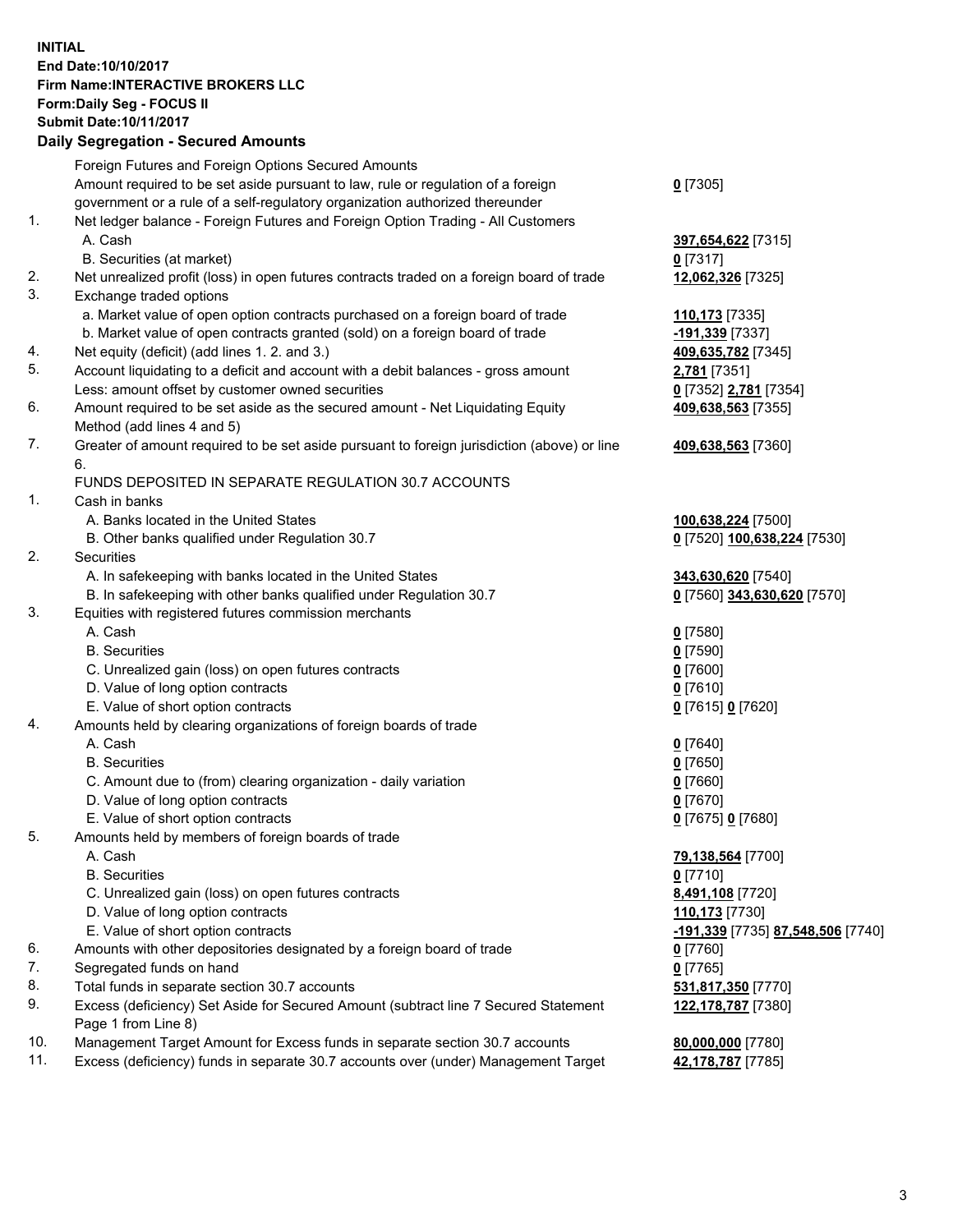**INITIAL End Date:10/10/2017 Firm Name:INTERACTIVE BROKERS LLC Form:Daily Seg - FOCUS II Submit Date:10/11/2017 Daily Segregation - Segregation Statement** SEGREGATION REQUIREMENTS(Section 4d(2) of the CEAct) 1. Net ledger balance A. Cash **4,695,976,993** [7010] B. Securities (at market) **0** [7020] 2. Net unrealized profit (loss) in open futures contracts traded on a contract market **-117,716,489** [7030] 3. Exchange traded options A. Add market value of open option contracts purchased on a contract market **104,361,714** [7032] B. Deduct market value of open option contracts granted (sold) on a contract market **-219,294,804** [7033] 4. Net equity (deficit) (add lines 1, 2 and 3) **4,463,327,414** [7040] 5. Accounts liquidating to a deficit and accounts with debit balances - gross amount **211,618** [7045] Less: amount offset by customer securities **0** [7047] **211,618** [7050] 6. Amount required to be segregated (add lines 4 and 5) **4,463,539,032** [7060] FUNDS IN SEGREGATED ACCOUNTS 7. Deposited in segregated funds bank accounts A. Cash **1,112,571,483** [7070] B. Securities representing investments of customers' funds (at market) **2,354,605,950** [7080] C. Securities held for particular customers or option customers in lieu of cash (at market) **0** [7090] 8. Margins on deposit with derivatives clearing organizations of contract markets A. Cash **19,827,956** [7100] B. Securities representing investments of customers' funds (at market) **1,313,274,572** [7110] C. Securities held for particular customers or option customers in lieu of cash (at market) **0** [7120] 9. Net settlement from (to) derivatives clearing organizations of contract markets **-5,199,879** [7130] 10. Exchange traded options A. Value of open long option contracts **104,349,249** [7132] B. Value of open short option contracts **-219,282,662** [7133] 11. Net equities with other FCMs A. Net liquidating equity **0** [7140] B. Securities representing investments of customers' funds (at market) **0** [7160] C. Securities held for particular customers or option customers in lieu of cash (at market) **0** [7170] 12. Segregated funds on hand **0** [7150] 13. Total amount in segregation (add lines 7 through 12) **4,680,146,669** [7180] 14. Excess (deficiency) funds in segregation (subtract line 6 from line 13) **216,607,637** [7190] 15. Management Target Amount for Excess funds in segregation **155,000,000** [7194] **61,607,637** [7198]

16. Excess (deficiency) funds in segregation over (under) Management Target Amount Excess